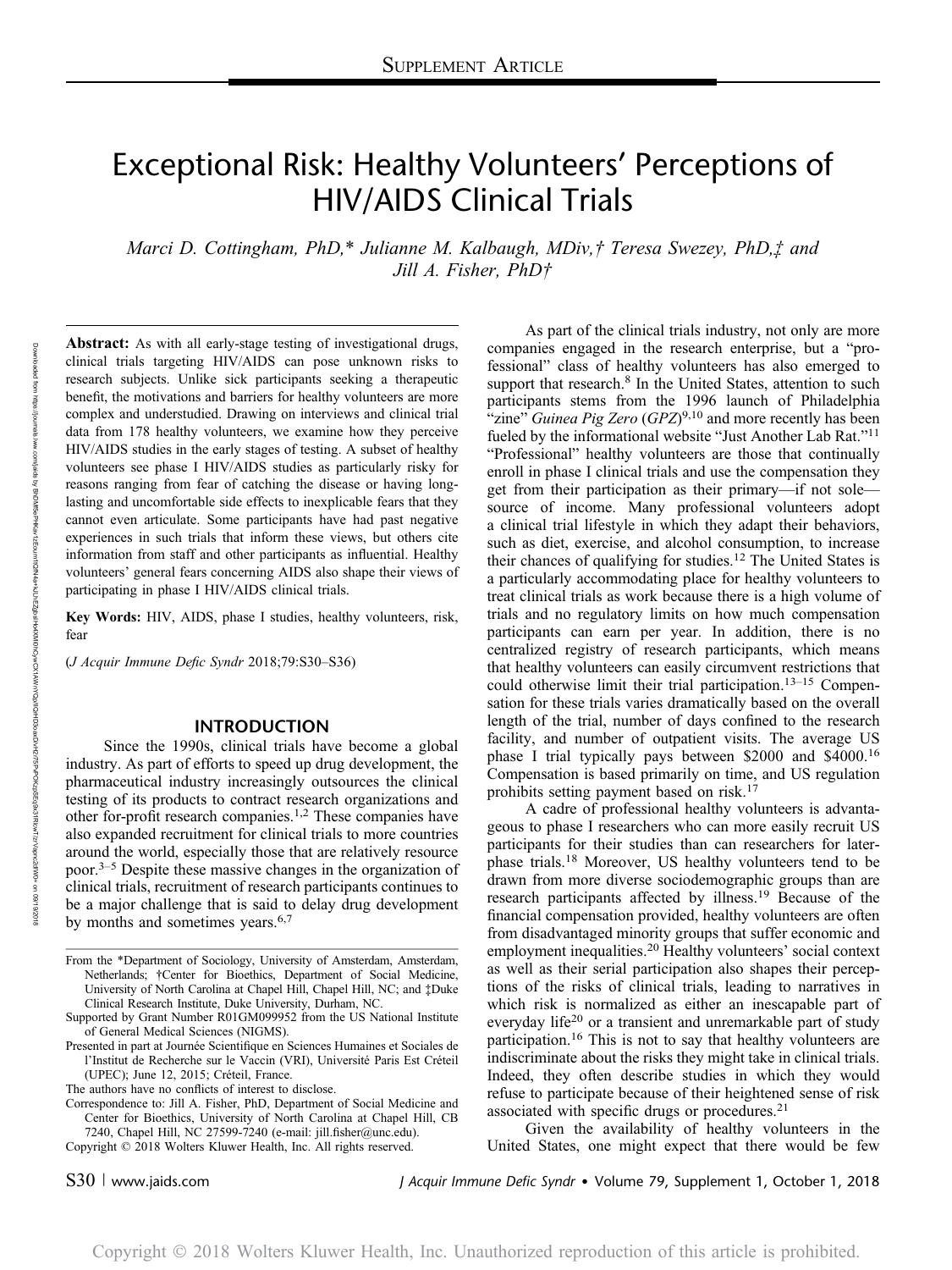barriers to recruitment for HIV/AIDS clinical trials. Yet, our research suggests that a subset of US healthy volunteers see HIV/AIDS studies in particular as having more short-term and long-term risks than the average phase I trial. They describe both credible and inexplicable fears about their participation in these trials and may assert their unwillingness to enroll in them. We find that some experienced or "professional" healthy volunteers are concerned about HIV/ AIDS clinical trials because of a past personal experience with such studies or information obtained from fellow participants and staff. Other healthy volunteers highlight their trial inexperience or unsubstantiated fears as the basis for their negative views of HIV/AIDS studies. In the absence of direct or indirect experience, negative associations with the disease itself can fill the gap. Healthy volunteers, unlike participants in later-phase trials, rarely invoke personal or societal benefits of participating in HIV/AIDS clinical trials. Instead, such studies are seen as "serious" and "intense," and associated with feelings of concern, nervousness, apprehension, and fear.

## BACKGROUND LITERATURE

Clinical development is typically divided into 3 required phases for drugs to receive market approval in the United States and elsewhere around the world.<sup>22</sup> Phase I trials are those that are designed to test the safety and tolerability of new therapies, typically using healthy volunteers as research participants. Additional trials in phase II and III determine a product's efficacy by testing it on affected patients. HIV/ AIDS clinical trials depart from many other therapeutic areas because the focus is not only on treatment but also on prevention. Specifically, healthy HIV-negative volunteers are needed to determine whether vaccines or drugs can prevent HIV infection in people who are HIV-negative.<sup>23</sup> In the realm of HIV preventative vaccine development, developing safe and efficacious vaccines requires recruiting tens of thousands of healthy HIV-negative volunteers over an extended period.<sup>24</sup> As a result, there has been a significant focus in the scholarly literature on managing the risks to which healthy volunteers are exposed and identifying barriers to and motivators for their participation in HIV vaccine trials.<sup>25</sup>

There are always risks associated with participation in clinical trials. Generally, the risks to healthy volunteers in phase I trials are relatively modest,26–<sup>28</sup> with important exceptions such as the death of a participant in France in January 2016.<sup>29</sup> Drugs being developed for HIV/AIDS are typically antiretroviral agents, which means that healthy volunteers are likely to experience transient impaired taste, rashes, gastrointestinal distress, and increased white blood cell counts.30–<sup>33</sup> For clinical trials conducted on healthy volunteers, unlike those with HIV-infected patients, these risks are not counterbalanced by direct medical benefits. Yet, as with any clinical trials on healthy volunteers, the expectation is that any physiological changes experienced by participants will be relatively short-term and their bodies will return to baseline.<sup>34</sup>

HIV vaccine trials, however, have different risks to healthy volunteers than do drug trials. A systematic review of phase I trials on healthy volunteers found that investigational vaccines have a statistically significant greater chance of producing severe adverse events than all other tested products.<sup>26</sup> One substantial risk unique to HIV vaccines is vaccine-induced seropositivity (VISP) or vaccine-induced seroreactivity, meaning false-positive HIV tests for study participants.<sup>35,36</sup> This may occur when participants who receive the active vaccine produce antibodies to HIV on standard HIV screening tests, making it appear as though they are infected when in fact they are not. Although this might not affect the overall health of those participants, there could be potential social harms that result.25,36 A false-positive test for HIV can have profound impacts on participants' personal relationships and also be a source of societal stigma. For example, individuals might face the possibility of discrimination in employment, inability to obtain insurance or a travel visa, ineligibility to serve in the US military, and/or exclusion from donating blood in some countries.35,36 A long-term study of VISP concluded that healthy volunteers in HIV vaccine studies should be informed of the potential that falsepositive results can last for almost 17 years.<sup>37</sup> Given the seriousness of VISP, researchers have recommended that data be collected about social harms such as stigma and discrimination experienced by HIV vaccine trial participants in the same rigorous manner that physical adverse events are recorded and monitored in clinical trials.<sup>38,39</sup> This would allow for the provision of appropriate support services to affected participants and would enable systematic evaluation of the impacts of social harm on study volunteers.38,39

Although there is a sizeable literature on factors influencing people's willingness to participate in HIV vaccine trials, much of this research focuses on later-phase trials that enroll high-risk HIV-negative participants.<sup>40</sup> Research on the challenges of recruiting and retaining volunteers in phase I/II vaccine trials nonetheless provides insights into some of the factors influencing volunteers' willingness to participate in these studies.<sup>24,38,40–44</sup> With drug trials in particular, a systematic review of barriers to HIV patients' participation in HIV drug trials identified several major themes: safety (fear of side effects), distrust of researchers and the research process, concerns and misunderstandings about the research study design, impact of clinical trial participation on daily life and responsibilities, and social discrimination.45 Many of the same barriers to trial participation emerge in vaccine trials as in HIV drug trials with the addition of participants expressing concern about the vaccine causing HIV/AIDS or resulting in false-positive HIV tests.<sup>25</sup>

In addition to barriers to participation, there have also been studies of participation motivators. For example, a recent systematic review of motivators for participating in HIV vaccine trials showed that the benefits of trial participation varied based on phase of the trial.<sup>46</sup> Specifically, it was common for studies to find participants motivated both by societal benefits, such as helping find a cure or contributing to science, and personal benefits, such as protecting oneself from HIV, having current information on the disease, and financial compensation.<sup>46</sup> In addition, research has found that volunteers' willingness to participate may change over the course of the screening and enrollment process with attrition

Copyright  $\odot$  2018 Wolters Kluwer Health, Inc. All rights reserved. www.jaids.com | S31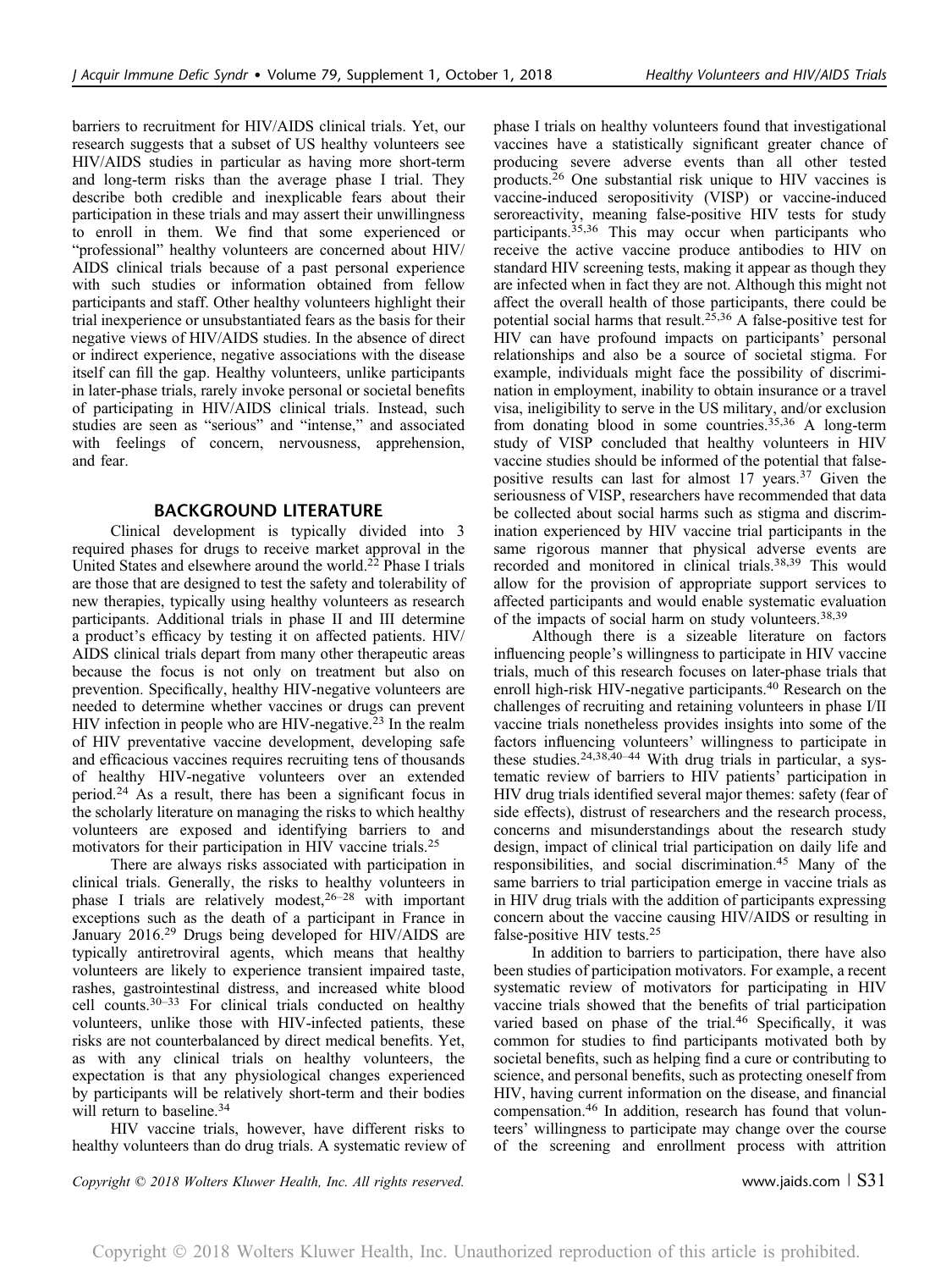occurring in the steps between prescreening and enrollment.<sup>24,41,42</sup>

Although the literature on HIV/AIDS vaccine trials contributes to our understanding of HIV-positive and/or high-risk volunteers' willingness to participate in these trials, the barriers and facilitators to recruiting healthy HIV-negative volunteers to phase I trials is understudied. In particular, there is a dearth of information about how healthy volunteers at low risk for HIV infection perceive the risks and benefits of participation in HIV drug and vaccine trials. In part, this reflects a general bias in the published literature that tends to focus more on phase III efficacy trials than on early-phase testing.<sup>19</sup> Yet, healthy volunteers who participate in clinical trials across diverse therapeutic areas might have important insights to share on their perceptions of the differential risks of such trials.

### METHODS

As part of a longitudinal, mixed-methods study of healthy volunteers' participation in phase I clinical trials, this article draws on data collected in 570 semistructured interviews and 878 clinical trial surveys with 178 healthy volunteers. Participants were recruited to our study from May to December 2013 while they were participating in a phase I clinical trial at 1 of 7 US clinics. Our recruitment method ensured that the participants would have participated as healthy volunteers in at least one clinical trial. However, participants' experience as healthy volunteers was broad at enrollment: approximately 21% were participating in their first clinical trial, 28% were enrolled in their second through

| <b>TABLE 1.</b> Demographics of Study Participants ( $N = 178$ ) |                |               |
|------------------------------------------------------------------|----------------|---------------|
|                                                                  | n              | $\frac{6}{6}$ |
| <b>Sex</b>                                                       |                |               |
| Female                                                           | 47             | 26.4          |
| Male                                                             | 131            | 73.6          |
| Age                                                              |                |               |
| $18 - 21$                                                        | 6              | 3.4           |
| $22 - 29$                                                        | 34             | 19.1          |
| $30 - 39$                                                        | 58             | 32.6          |
| $40 - 49$                                                        | 54             | 30.3          |
| $50+$                                                            | 26             | 14.6          |
| Race/ethnicity                                                   |                |               |
| Non-Hispanic white                                               | 57             | 32.0          |
| <b>Black</b>                                                     | 72             | 40.4          |
| American Indian                                                  | 2              | 1.1           |
| Asian                                                            | 6              | 3.4           |
| Native Hawaiian or other Pacific Islander                        | $\overline{c}$ | 1.1           |
| More than one race                                               | 13             | 7.3           |
| Hispanic                                                         | 38             | 21.3          |
| Foreign born                                                     | 35             | 19.7          |
| Clinical trial experience                                        |                |               |
| 1 study                                                          | 38             | 21.3          |
| $2-4$ studies                                                    | 49             | 27.5          |
| $5-10$ studies                                                   | 45             | 25.3          |
| $11-200$ studies                                                 | 46             | 25.8          |

fourth study, 25% were enrolled in their fifth through 10th study, and 26% reported participating in more than 11 studies and upward to 200 clinical trials (Table 1). Our sample shows consistency with other studies of healthy volunteers,  $16,19$  with the majority of participants being men (74%) and racial and ethnic minorities (68%). Specifically, 40% self-identified as black, 32% as non-Hispanic white, 21% Hispanic, 7% as more than one race, 5% as Asian, Native Hawaiian, or Pacific Islander, and 1% as American Indian. As per US funding agency reporting requirements, ethnicity data were collected separately from race, which accounts for numbers not totaling 178. Almost 20% of our participants were born outside of the United States, coming from countries in Africa, Asia, Europe, and the Americas. More than 60% of our sample were between the ages of 30 and 49 years, and 22% were between the ages of 18 and 29 years.

After their enrollment and participation in a baseline interview, participants were randomized using a 1:5 ratio into either the control arm or the full-participation arm of the study. The purpose of having 2 study arms was to determine whether the additional interviews and clinical trial data collection might unintentionally have an effect on the volunteers' perceptions, behaviors, or decisions about clinical trials during the study. The control arm  $(n = 33)$  involved interviews only at baseline and 3 years after enrollment, with no other data on trial participation collected throughout the study. The full-participation arm  $(n = 145)$  involved participating in 3 additional semistructured interviews on top of the baseline and 3-year interviews, as well as providing real-time information about their clinical trial participation. Clinical trial data were collected through the "clinical trial diary" (CTD), filled out by participants online or by a staff member over the phone.<sup>18</sup> Ongoing participation in phase I clinical trials was not a requirement of our study; however, the fullparticipation arm of the study was required to fill out a CTD for every phase I study for which they screened. Most of these trials were those conducted by private companies on behalf of a pharmaceutical company. Our findings are based on interview data from participants in both the control and fullparticipation arms and the CTD data from participants in the full-participation arm.

Baseline interviews were conducted in person at the clinic at the time of enrollment. Subsequent follow-up phone interviews occurred at 6 months, 1 year, and 2 years for the full-participation arm, and with both arms at 3 years. At the time of this writing, we have concluded data collection but have not yet analyzed data from the 3-year interviews, so they are not included here. The interviews concentrated on participants' experiences participating in phase I trials, perceptions of the risks and benefits, assessments of different types of studies and/or procedures, and decisionmaking about trial enrollment. Interview questions did not focus on any particular therapeutic area because we were interested in the range of clinical trials in which healthy volunteers participate. Therefore, participants' thoughts about and experiences in HIV/ AIDS studies were all unprompted. All interviews were transcribed in full, verified for accuracy, and coded using Dedoose qualitative software by 2 members of the study team. We use pseudonyms below to protect the confidentiality of our participants.

S32 <sup>|</sup> www.jaids.com Copyright © 2018 Wolters Kluwer Health, Inc. All rights reserved.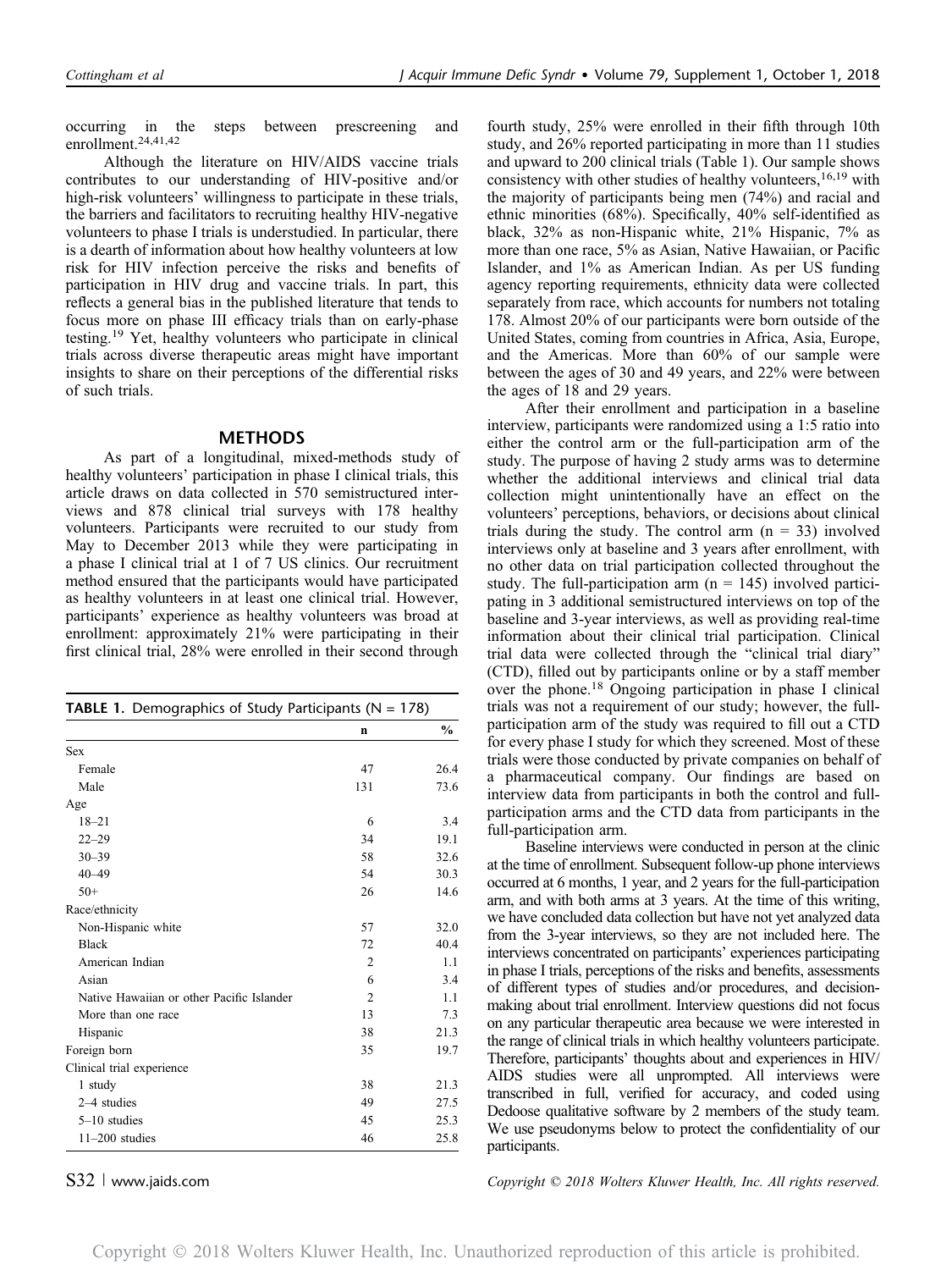### RESULTS

Direct comparison of the actual risks of HIV/AIDS studies with other types of clinical trials is complex because phase I trials are conducted on all investigational drugs and have different scientific goals. From our interviews with US healthy volunteers, however, HIV/AIDS studies emerged as an exceptional type of clinical trial—along with studies of cancer and psychotropic drugs—that 38 participants (21%) directly referenced. Participants varied in their views of HIV/ AIDS studies, but in general, they saw these phase I studies as particularly risky for reasons ranging from fear of catching the disease, to concern about long-lasting and uncomfortable side effects, or fears that they could not articulate. Some participants based their views on past experiences in such trials, but others cited staff and other participants as having shaped their beliefs about these studies.

Participants who were fearful of HIV/AIDS studies vacillated in their rationale. Some were concerned about actually contracting the disease itself or falsely testing positive for the disease after participating in a study. For example, Blake, a black man in his 30, asserted:

I've heard people talking about an AIDS [long pause] AIDS study—you know, where they take a–a small percentage of HIV or something like that, or like 0.01% and inject it in your body and see how a body [reacts]—but you could receive tens of thousands of dollars. I don't know if that's true. Some things I hear are a myth, but, you know, they say, they say it's a, it's-it's less than 1% of 1% of a chance that you can catch AIDS, or HIV or whatever, doing the study, you know. But I don't, I don't want to take a risk like that.

Blake had participated in about a dozen studies as a healthy volunteer over the course of 8 years, and his experience with AIDS studies was limited to what he had heard from other participants. Although he acknowledged that a risky study like this could be an urban legend, he nonetheless asserted that he would not take the risk of enrolling in HIV/AIDS trials for fear of catching the disease. Similarly, Ray, a black man in his 20s, also explicitly identified AIDS as an example of a "crazy" study that he would not participate in:

But depending on like what you're doing the study for, to me personally, I don't see like-, I mean, for Tylenol [acetaminophen], we didn't really have no long-term effect, you know, down the line, or yeah. So I think, you know, me personally, I just wouldn't do no crazy studies; as far as like AIDS medicine and all that crap, I'm cool.

Overall, Ray perceived clinical trials as generally risky and contrasted a common pain medication to "crazy," higher risk studies such as those for AIDS medication. It should be noted that Tylenol was not being tested in any of the clinical trials in which our participants were enrolled, but they often made references to acetaminophen as a way of describing clinical trials for pain or arthritis medications. We interpret this phenomenon as a mechanism for them to normalize the risks of certain clinical trials. Comparing Tylenol with AIDS medicine allowed Ray to make sense of the unknown harms of phase I testing. Anita, a Mexican immigrant in her 50s, also identified AIDS studies as particularly high risk: "There are, are, are [studies] for AIDS, or I think that those are more, more intense, more risky."[Original Spanish: "Hay, hay, hay del SIDA, o yo creo que esos son mas, mas fuertes, mas riesgosos."] Notably, the sources of these participants' views were not always clear. In the case of both Ray and Anita, each was enrolled in their first study when we interviewed them, suggesting that they had little personal experience or specific information on which to assess the differential risks of AIDS trials.

By contrast, 10 participants, 26% of those who discussed HIV/AIDS trials, expressed their willingness to participate in such studies or even believed they might gain direct, positive therapeutic benefits. For example, Travis, a black man in his 40s noted that he had participated in an AIDS study and dismissed any concerns about it. Comparing his experience with other types of studies that he perceived as riskier, he said

I actually run the other way from [some drug trials], especially when it says "investigational" [or] "schizophrenia." Anything that has anything to do with them, I'm good [that is, I don't need to do them]. I've done some AIDS stuff. They make you go to the bathroom. You know, that's about it, to be honest with you.

In other words, Travis seemed to see both AIDS trials and the gastrointestinal adverse effects he experienced as fairly banal. His phrasing of "AIDS stuff" and "you know, that's about it" conveys a sense that AIDS studies have side effects that are inconvenient, but not necessarily dangerous or alarming. Having participated in more than 50 studies, Travis was more worried about the phase of development ("investigational" drugs by which he might mean first-in-human trials) and psychotropic medications.

More than minimizing the side effects, Esteban, a Mexican immigrant in his 30s, even emphasized the potential positive effects of participating in an AIDS drug trial:

I've done one study for AIDS; it was very well paid. It paid \$7000 and some change. It was a study that really inspired a lot of confidence because it strengthened your immune system. If it strengthens the immune system of a sick person, it's even more so for a healthy person. It's logical, just a little common sense. So I really liked that study. (Original Spanish: He hecho un estudio para el SIDA, está muy bien pagado... pagaba 7.000 y cacho dólares. Era un estudio que daba mucha confianza porque te fortalecía el sistema inmune, si a una persona enferma le fortalece el sistema inmune, a una persona sana pues con más ganas. Por lógica, un poquito el sentido común, entonces ese estudio me gusto mucho.)

Copyright  $\heartsuit$  2018 Wolters Kluwer Health, Inc. All rights reserved. www.jaids.com | S33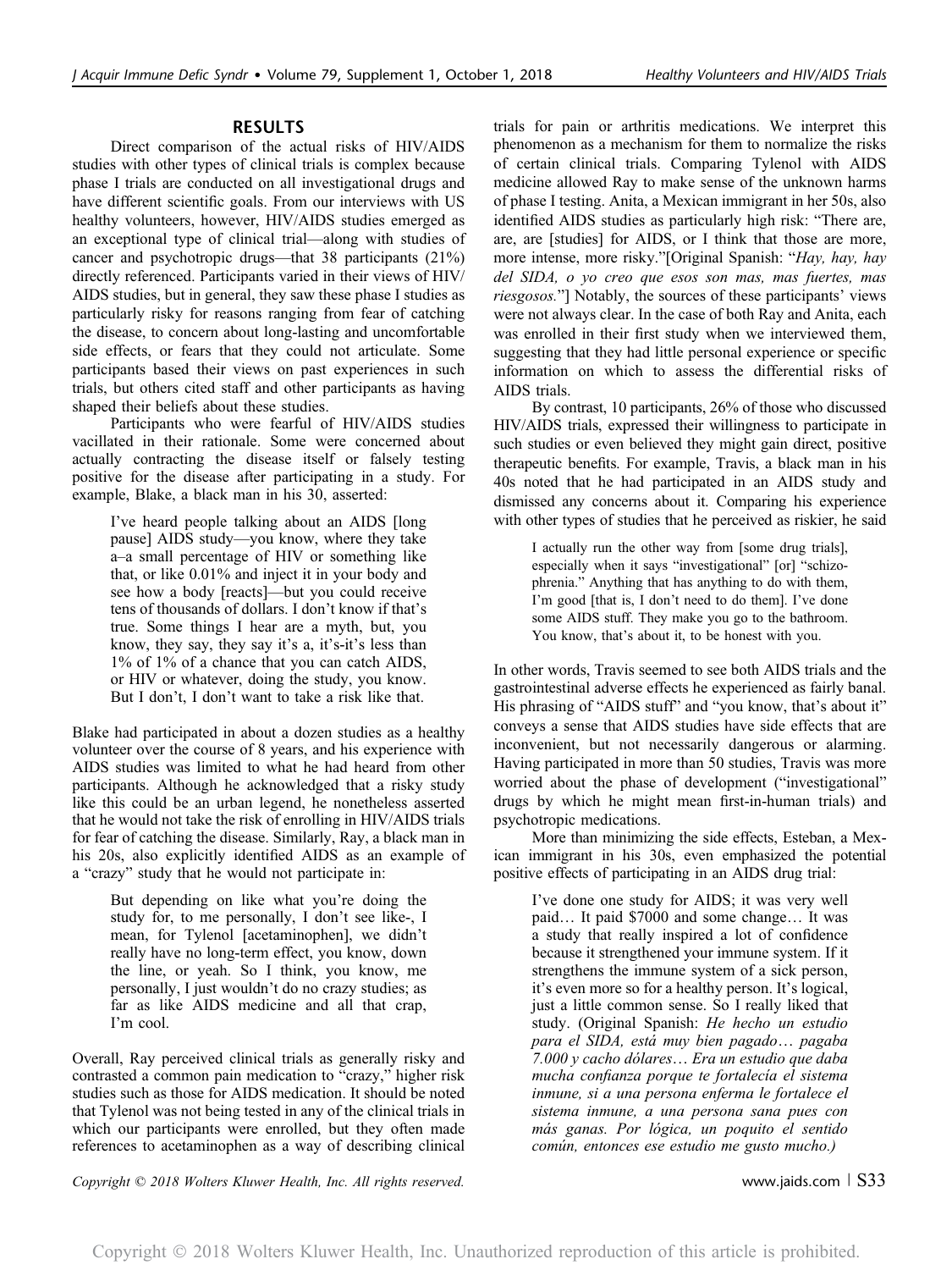Esteban interpreted the risks and benefits of the AIDS study in a unique way. He used his knowledge of AIDS as an immune system disorder and assumed that there would be a benefit to his own immune system by consuming the investigational drug. Esteban's work installing satellite television antenna, which is very physical, might have made him more inclined to perceive positive health benefits. But Travis and Esteban seem to be outliers because most participants who mentioned HIV/AIDS studies stressed that they were nervous or fearful of these types of studies and saw them as stronger medications with higher risks and longer lasting side effects. This might, in part, be related to their overall phase I trial experience. Both men had actual experience participating in HIV drug studies, and not only did neither feel harmed, but also Esteban believed himself to have benefitted personally from the drug.

Clinical trial experience level may also play a role in how participants view HIV/AIDS studies. Out of the 474 trials in which participants recalled the therapeutic purpose of the drug, five participants reported enrolling in HIV/AIDS trials during the first 2 years of our study. Their clinical trial experience at baseline ranged from 7 to 45 trials with an average of 27 clinical trials, and only 1 of these 5 participants had single-digit trial experience. By contrast, the 29 participants who expressed negative views of HIV/AIDS studies had a wider range of experience from 1 to 200 trials. More than half of these healthy volunteers had participated in fewer than 10 clinical trials, with 4 first-time participants in this group. At the same time, however, there was a disproportionate number of participants with 11 or more trials who also held negative views of HIV/AIDS studies. Even though these participants make up only 25% of our overall sample, they constitute almost half of those with negative views. The number of participants here is small, but these figures suggest that first-time participants along with those who are highly experienced may be more likely to view HIV/AIDS studies in a negative light compared to those with midlevel experience. Overall trial experience may have a curvilinear relationship to negative views. This is modified by personal experiences in HIV/AIDS studies, such as in the case of Travis, for whom not having been harmed in an HIV trial was more important than his overall trial experience.

In terms of the relationship between experience level and views of HIV/AIDS studies, Vanessa, a Columbian immigrant in her 50s who had participated in 3 trials at the time of her first interview, explicitly linked her reluctance to enroll in HIV studies to her lack of experience:

HIV and that, I won't do that. Or I've heard that the ones for schizophrenia or mental illness, I don't know. I've never done any of those, but they say that some of them have—I don't know. Some people say they have side effect; other people say that nothing happen [sic]. But still, I don't-, like I say, I'm not a pro at this. I just kind of started.

After noting that she had heard mixed information from other participants, she highlighted her phase I trial inexperience as the reason for her avoidance of such studies.

Vanessa's quote also illustrates that other participants can serve as a source of information about HIV/AIDS trials. Bruce, a white man in his 40s with experience in 20 trials, had<br>also received information on side effects from also received information on side other participants:

I remember the HIV drugs that were coming out at some point in the 90s or early 2000s. I think those offered a lot of side effects that were overwhelming to some people. And so, you know, I realized that, and because of that, I just didn't do them. I mean, I didn't wanna have all those kinda side effects. I mean, people would tell me they'd be sick throughout the entire study, and I'm like, "Well, geez, that doesn't sound like fun; that doesn't sound like a vacation; that doesn't sound like anything I wanna do."

In addition to information coming from other participants, 2 healthy volunteers noted they had become concerned about HIV/AIDS studies as a result of information they received from phase I clinic research staff. For example, Calvin, a black man in his 30s, recalled that a motherly staff member took him aside:

[She said,] "I don't want you doing, you know, anything with cancer or HIV; promise me." So, "Wow, okay." She was like, "Save your money, keep going to school, you know, but never do a cancer or an HIV medication drug." She was like, "I would not do too many [trials] at all anyway, but definitely don't do those 2." So my apprehension toward those always was and always will be.

Calvin began participating in trials in 1999 and reported participating in more than 100 clinical trials. Despite being quite experienced with clinical trials, however, he noted that he has avoided HIV studies because of the early warning he received from this staff member. Participants' relationships with research staff vary dramatically, but participants often spoke of trusting informal information that staff gave them about studies. Unlike the informed consent process, participants attributed staff's advice or insider knowledge to the rapport that develops over the course of the participant repeatedly returning to the same clinic.

Personal experience with long-lasting and uncomfortable side effects also corroborated participants' views. Steve, a white man in his 40s who was another experienced participant having enrolled in 70 trials, described HIV studies in particular as scary:

If the informed consent [form] looked a little too scary, I'll pass on it, unless I'm really desperate. Like for example, I won't do HIV studies anymore because I did one back in '99, and it was the only one—it was the worst side effects I ever had in a study—it was the only one where I got sick and vomited.

Because of his negative personal experience with that HIV study over a decade ago, Steve claimed he would avoid such studies in the future.

Some participants, however, did not cite staff, other participants, or personal experience as the basis for their

S34 <sup>|</sup> www.jaids.com Copyright © 2018 Wolters Kluwer Health, Inc. All rights reserved.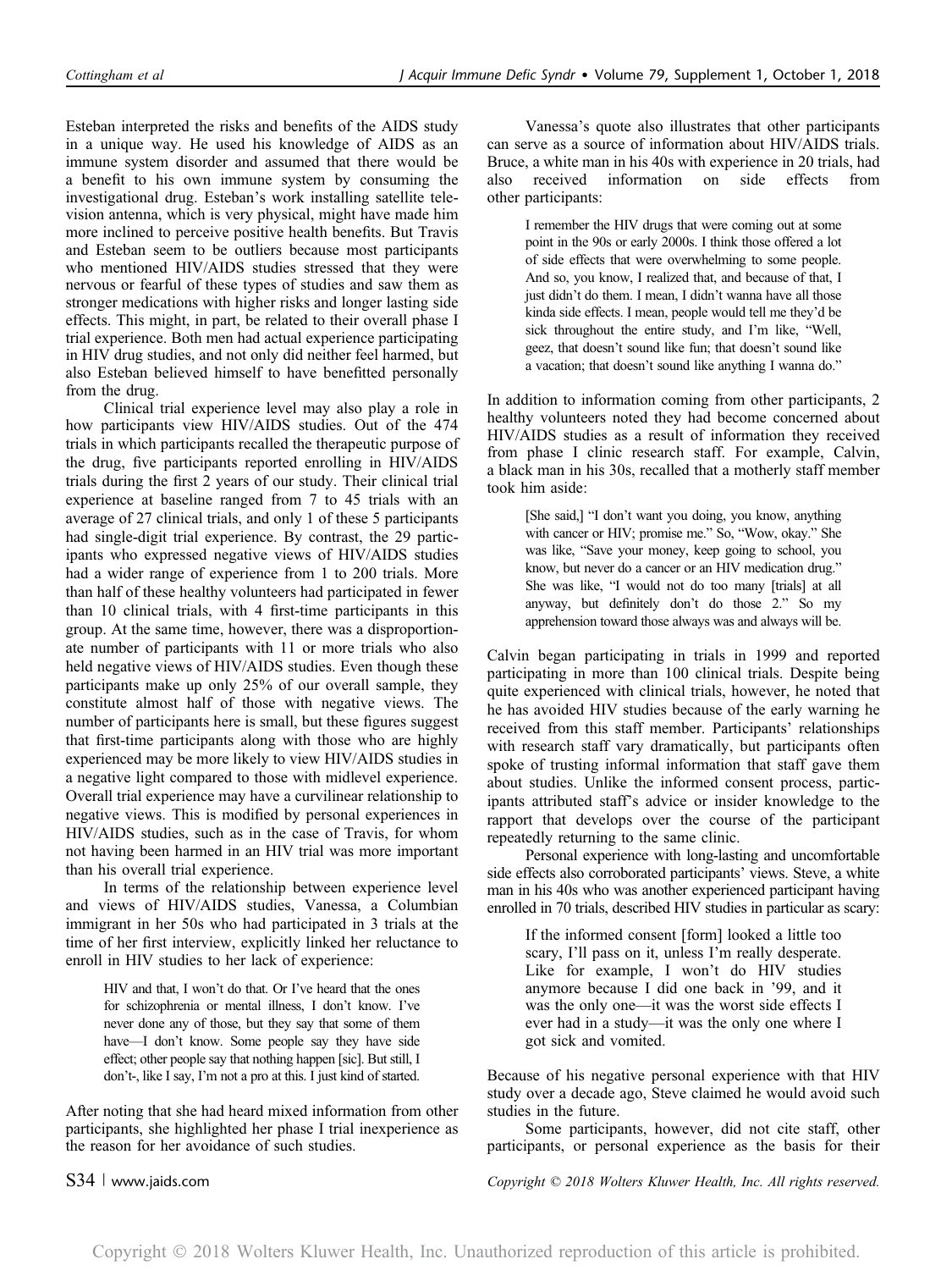views of HIV/AIDS studies. Even with his experience participating in 16 trials, Leo, a black man in his 30s, lacked specific reasons for why he wanted to avoid AIDS studies:

Those are very, very—I don't even know what word to use. Those are serious medications like that, that's used for, you know, serious illnesses. So I would assume that if [there were] any side effects, the side effects would be serious. And that's just the way my brain thinks... So, you know, the information that we have [about the studies] is basic information. And I'm sure, you know, it gets deeper. So I try to make sense of the information that I have and what makes, you know, whatever makes sense to me. I just try to follow my gut and just, you know, go about it in that form.

In such instances, without clear information to help weigh the risks of studies, it seems reasonable to follow instincts and gut reactions to the different types of illnesses being targeted by investigational drugs. The problem with this strategy, however, is that it is likely to rely on unspoken and possibly even unconscious negative associations and stigma related to pop-

TABLE 2. Number of Clinical Trials by Aggregate Illness (N = 509)

|                                                                   | n              | $\frac{0}{0}$ |
|-------------------------------------------------------------------|----------------|---------------|
| Brain-related (includes Parkinson, Alzheimer, and psych<br>drugs) | 70             | 13.8          |
| Pain                                                              | 54             | 10.6          |
| Cancer and cancer-related                                         | 35             | 69            |
| Does not recall                                                   | 35             | 6.9           |
| Liver-related (includes hepatitis C)                              | 34             | 6.7           |
| Cardiovascular disease (includes hypertension and<br>cholesterol) | 34             | 6.7           |
| Autoimmune diseases (includes multiple sclerosis)                 | 34             | 6.7           |
| Blood-related                                                     | 31             | 6.1           |
| <b>Diabetes</b>                                                   | 28             | 5.5           |
| Arthritis                                                         | 27             | 5.3           |
| Infectious disease (includes antibiotics)                         | 21             | 4.1           |
| Gastrointestinal-related                                          | 19             | 3.7           |
| Kidney-related                                                    | 13             | 2.6           |
| Lung-related                                                      | 9              | 1.8           |
| Bone-related                                                      | 8              | 1.6           |
| <b>HIV</b>                                                        | 8              | 1.6           |
| Hormone-related                                                   | 7              | 1.4           |
| Sexual-related                                                    | 7              | 1.4           |
| Sleep-related                                                     | 7              | 1.4           |
| Addiction                                                         | 5              | 1.0           |
| Skin-related                                                      | 5              | 1.0           |
| Allergies                                                         | 3              | 0.6           |
| Antifungal                                                        | 3              | 0.6           |
| Immunosuppressant                                                 | 3              | 0.6           |
| Muscle-related                                                    | 3              | 0.6           |
| <b>STI</b>                                                        | 3              | 0.6           |
| Anesthetic                                                        | $\overline{c}$ | 0.4           |
| Pancreas-related                                                  | $\mathbf{1}$   | 0.2           |
| STI, sexually transmitted infection.                              |                |               |

ulations afflicted by different diseases. The HIV/AIDS epidemic was assumed in the 1980s and 1990s to affect only gay men and drug users, 2 populations already stigmatized as immoral among Christian conservatives in the United States.47 Negative media portrayals of AIDS, especially those from the 1990s, might also play a part in shaping participants' fears about HIV/AIDS studies.48 For Leo, as with Ray and Anita above, there was an intangible feeling, regardless of the information provided about a clinical trial, that AIDS studies are riskier because the illness itself is such a serious one.

## CONCLUSIONS

Overall, HIV/AIDS studies emerged from a subset of the interviews with healthy volunteers as examples of phase I trials with exceptional risk. The reasons for this exceptional risk included fears of catching the disease, attempts to avoid longlasting and uncomfortable side effects, as well as inexplicable fears that were difficult to articulate. Some participants had past negative experience in such trials that informed these views, but others were influenced by information from staff and other participants. There were no differences based on sex or ethnicity in participants' views of these risks. However, our data suggest that blacks and participants in their 40s are more likely to hold negative views of HIV trials than are whites and younger healthy volunteers. We are hesitant to interpret these differences for race and age because the unprompted nature of participants' reflections on HIV trials means that we do not have data from nearly 80% of our total sample regarding their perceptions of HIV trials. In the first 2 years of our longitudinal study, 5 participants of the 145 in our full-participation arm (those who provided details on their trial participation) reported actually enrolling in an HIV or AIDS-related study during that timeframe. Of the 509 total clinical trials in which our participants enrolled, only 8 were HIV or AIDS studies (Table 2). This accounts for less than 2% of the studies participated in over a 2 year period. All these HIV/AIDS studies were sponsored by a pharmaceutical company and conducted in a clinic operated by that company or in a private, commercial research clinic. Although our participants also enrolled in studies at universities or government clinics, none of these studies were related to HIV.

While our data set illustrates a broad range of therapeutic areas in which healthy volunteers enroll in trials, it is unclear how many phase I HIV/AIDS trials were initiated by research facilities during the timeframe of our study or how many of our participants had the opportunity to participate in an HIV/AIDS trial. Based on the small number of our participants enrolling in HIV/AIDS trials, however, our data suggest—perhaps counterintuitively—that professional healthy volunteers are not the most likely to participate in these studies. Future research could investigate more systematically healthy volunteers' perceptions of these studies by asking them directly about their views, sources of information, and opportunities for participating in HIV/AIDS trials. Our findings nonetheless suggest that fear concerning AIDS shapes the views of a subset of healthy volunteers who participate in phase I trials. As participation from healthy volunteers is critical to the development of HIV/AIDS drugs

Copyright © 2018 Wolters Kluwer Health, Inc. All rights reserved. www.jaids.com | S35